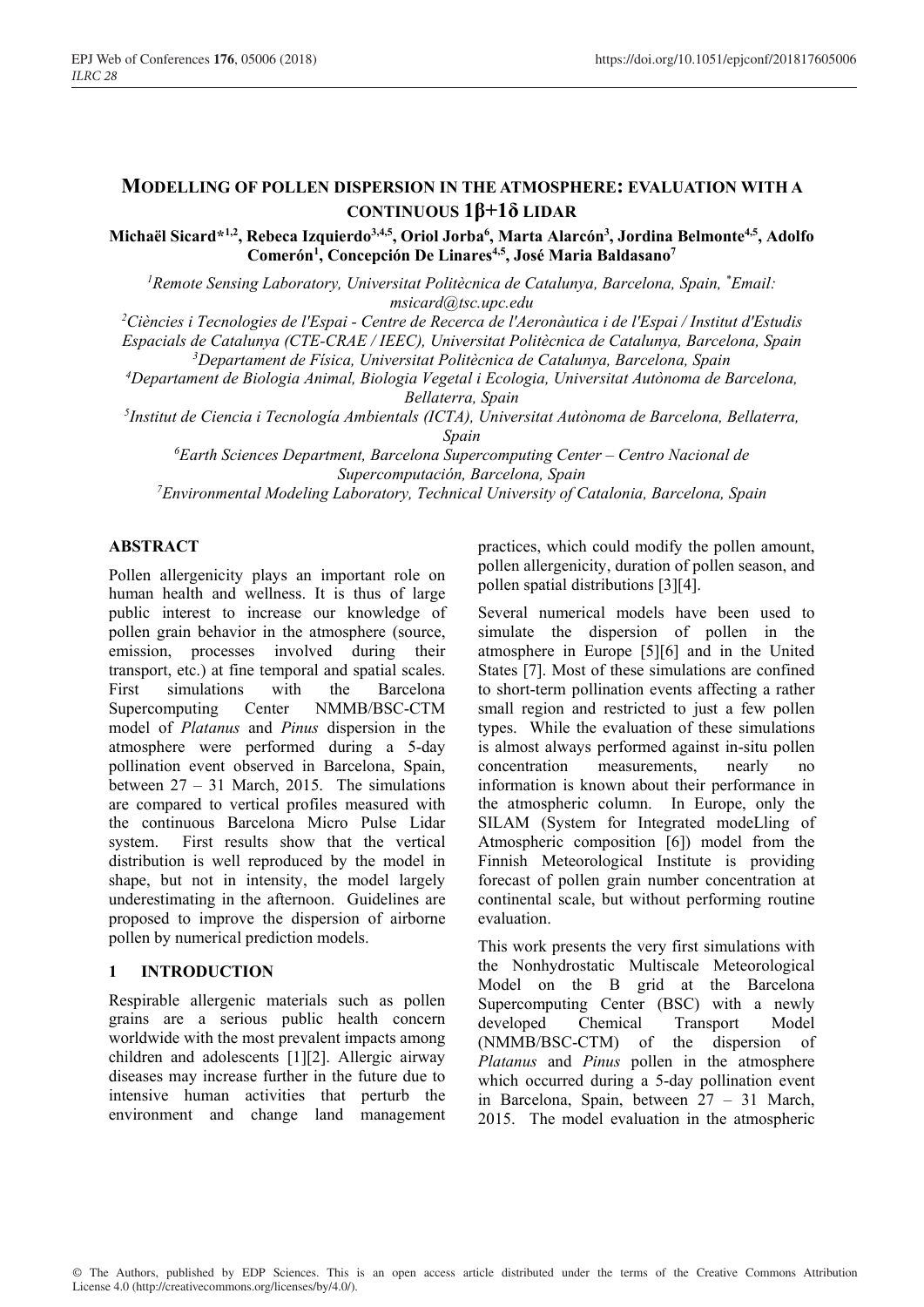column is performed against continuous lidar measurements. The results are discussed in terms of the pollen parametrization and the schemes used in the model.

### **2 INSTRUMENTS AND MODELLING**

#### **2.1 Pollen measurements**

During the event considered here, the daily and hourly concentration of 93 types of pollen was measured from pollen samples obtained using volumetric suction pollen trap based on the impact principle, the standardized method in European aerobiological networks. Further details on the instrument and method can be found in [8][9].

Measurements of the vertical distribution of the particle backscatter coefficient and of the volume and particle depolarization ratios were made with the Barcelona Micro Pulse Lidar (MPL) system, Sigma Space model MPL-4B, part of the MPLNET (Micro Pulse Lidar Network, http://mplnet.gsfc.nasa.gov/) network. The Barcelona MPL optical layout uses an actively controlled liquid crystal retarder which makes the system capable to conduct polarization-sensitive measurements by alternating between two retardation states [10]. The signals, called "copolar",  $P_{co}$ , and "cross-polar",  $P_{cr}$ , are used to calculate the total signal, *P*, as  $P = P_{co} + 2P_{cr}$ , which is inverted using the two-component elastic lidar inversion and a constant lidar ratio, *LR* , of 50 sr to obtain the particle backscatter coefficient.  $P_{co}$  and  $P_{cr}$  are also used to calculate the volume depolarization ratio,  $\delta^V$ , as:

$$
\delta^V(z) = \frac{P_{cr}(z)}{P_{co}(z) + P_{cr}(z)}\tag{1}
$$

Pollen has formerly been distinguished from other particle types thanks to its depolarization capabilities (see references in [8]). For this reason the particle depolarization ratio is also calculated using Eq. (4) of [8]. To quantify the pollen contribution to the particle backscatter ratio the method of [11] is used assuming that the external mixing of particles observed is composed only of depolarizing (pollen) and much less depolarizing (everything but pollen) particles. The pollen backscatter coefficient,  $\beta_{pol}^{obs}$ , is then calculated using Eqs. (7) and (8) of [8]. The vertical height,

 $h_{pol}$ , up to which the pollen plume extends is calculated with a simple threshold method [8].

### **2.2 Pollen modelling**

The NMMB/BSC-CTM model is the online air quality forecast system developed at BSC [12][13]. Meteorology, transport schemes and the output configuration are the same as in [9].

The two pollen types largely predominant during the pollination event were *Pinus* and *Platanus* [8]. *Pinus* is an important genus of the Spanish landscapes; *Platanus* is an ornamental tree very common in the street of metropolitan areas. They are selected in this study due to their high airborne pollen concentrations. For this reason the aerosol scheme is set to bulk *Pinus* and *Platanus* aerosols. The main parameters, reported in Table 1, are taken from the literature. Geographical distributions are obtained from the Cartography of habitats of Catalonia for *Pinus* and from the Barcelona's City Council Open Data Service for *Platanus*. *Pinus* tree density, 650 tree/ha, is from the Forest Inventory of Catalonia while for *Platanus* the number of tree per pixel is directly entered in the model.

*Table 1 Pollen parametrization of the aerosol scheme* 

|                | Pinus                      | Platanus                  |
|----------------|----------------------------|---------------------------|
| Emission       | g/day/tree<br>81           | $2.48$ g/day/tree         |
| factor         | 141                        |                           |
| Grain diameter | 59 $\mu$ m [16]            | 19 $\mu$ m [7]            |
| Grain density  | 560 kg/m <sup>3</sup> [16] | 920 kg/m <sup>3</sup> [7] |

#### **3 EVALUATION OF THE FIRST SIMULATIONS**

The pollen simulations are performed at fine temporal (1 hour) and spatial  $(1 \times 1 \text{ km}^2)$  scales. The pollen concentration,  $C_{pol}^{mod}$  in kg/m<sup>3</sup>, is calculated at the coordinates of the measurement through a bilinear interpolation and converted to pollen backscatter coefficient as:

$$
\beta_{pol}^{\text{mod}} = \frac{C_{pol}^{\text{mod}} \times 10^3 \times \sigma^*}{LR} * 10^6 \left[ M m^{-1} s r^{-1} \right] (2)
$$

where  $\sigma^*$  is the specific extinction cross-section at 532 nm in  $m^2/g$ . In a first approximation a value of 0.6  $\mathrm{m}^2/\mathrm{g}$ , taken from [17] and measured for Saharan dust particles, is used. For the 2 days of the event with no (or low) nocturnal pollen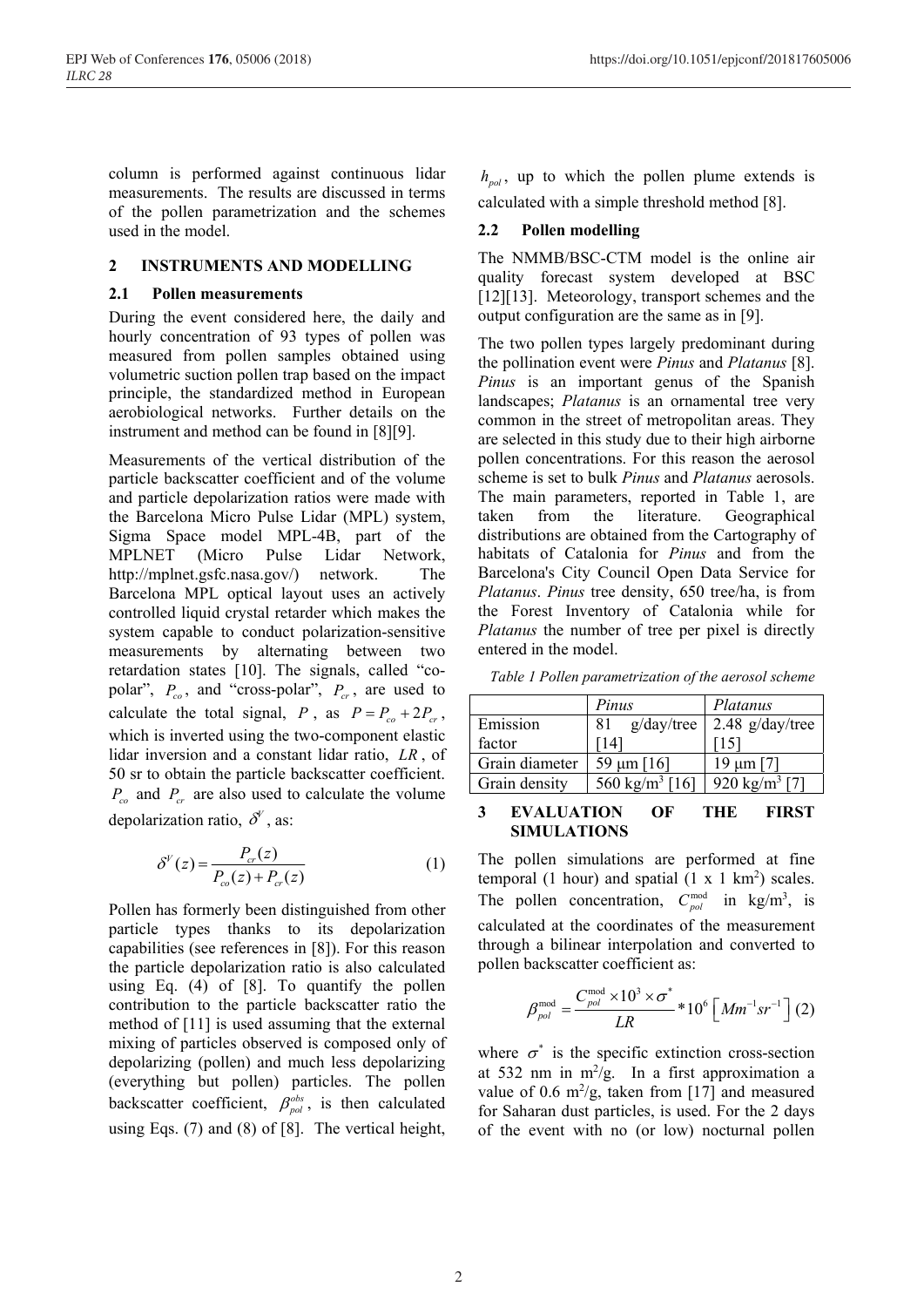near-surface activity (27 and 29 March, respectively noted 27M and 29M, see [8]), Figure 1 shows the comparison model-observation of the daily averaged pollen backscatter coefficient, the hourly difference  $\beta_{pol}^{\text{mod}} - \beta_{pol}^{\text{obs}}$  and the score of the

model in terms of fractional bias and correlation coefficient calculated from the minimum height up to  $h_{\text{no}l}$ .



*Figure 1 Daily averaged pollen backscatter coefficient (± standard deviation) on (a) 27M and (d) 29M; Hourly difference*  $\beta_{pol}^{mod}$   $-\beta_{pol}^{obs}$  (*Mm<sup>-1</sup>sr<sup>-1</sup>) on (b)* 27*M* and (e) 29*M* ( $h_{pol}$  is reported by horizontal black *dashes); Hourly fraction bias ( FB ) and correlation coefficient ( corr ) on (c) 27M and (f) 29M*

A first result is the good performance of the model to reproduce the shape of vertical profiles (  $corr > 0.5$  in general). Although the daily averaged  $\beta_{pol}^{\text{mod}}$  falls in both cases in the standard deviation of  $\beta_{pol}^{obs}$ , it appears largely underestimated at all heights. The temporal evolution of their hourly difference shows that the strongest underestimations occur in the afternoon. On both days some overestimations are also visible around 10:00 and below 0.75 km. On 29M this overestimation is compensated ( $FB \approx 0$ ) by the underestimation of the model above 0.75 km. During the night on 29M (before 06:00) the pollen layers observed < 0.8 km are not reproduced at all by the model. Several research lines are contemplated to improve these first simulations: (i) complete the tree distribution, (ii) improve the emission scheme and make it time-dependent, (iii) study the sensitivity of the model to pollen size, (iv) identify the mechanisms responsible for the pollen transport during nighttime, (v) study the

impact of the changes sea-land  $\leftrightarrow$  land-sea breeze regimes on the concentration at the ground and in the atmospheric column.

#### **ACKNOWLEDGEMENTS**

Lidar data analysis were supported by the ACTRIS (Aerosols, Clouds, and Trace Gases Research Infrastructure Network) Research Infrastructure Project funded by the European Union's Horizon 2020 research and innovation programme under grant agreement n. 654169; by the Spanish Ministry of Economy and Competitivity (project TEC2015-63832-P) and of Science and Innovation (project UNPC10-4E-442) and EFRD (European Fund for Regional Development); by the Department of Economy and Knowledge of the Catalan autonomous government (grant 2014 SGR 583). This work is contributing to the ICTA 'Unit of Excellence' (Spanish Ministry of Economy and Competitivity, project MDM2015-0552).